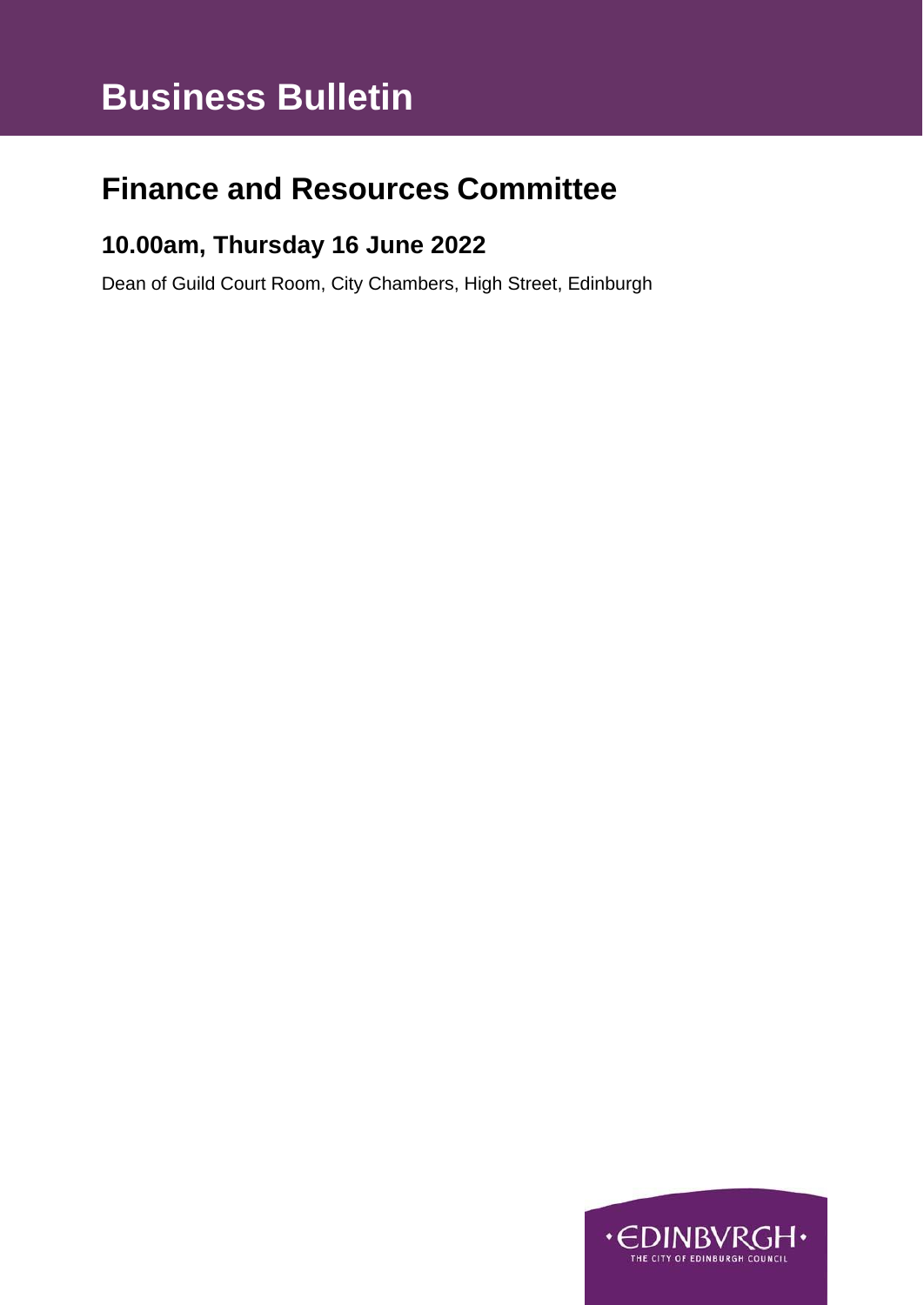## **Finance and Resources Committee**

#### **Convener:**

**Convener:** Convener Councillor Mandy Watt



#### **Members: Contact:**

Councillor Marco Biagi Councillor Graeme Bruce Councillor Phil Doggart Councillor Joan Griffiths Councillor Euan Hyslop Councillor Alys Mumford Councillor Vicky Nicolson Councillor Neil Ross Councillor Alex Staniforth Councillor Lewis Younie

[Rachel](mailto:Blair.Ritchie@edinburgh.gov.uk) Gentleman Committee Services [rachel.gentleman@edinb](mailto:rachel.gentleman@edinburgh.gov.uk) [urgh.gov.uk](mailto:rachel.gentleman@edinburgh.gov.uk) 0131 529 4107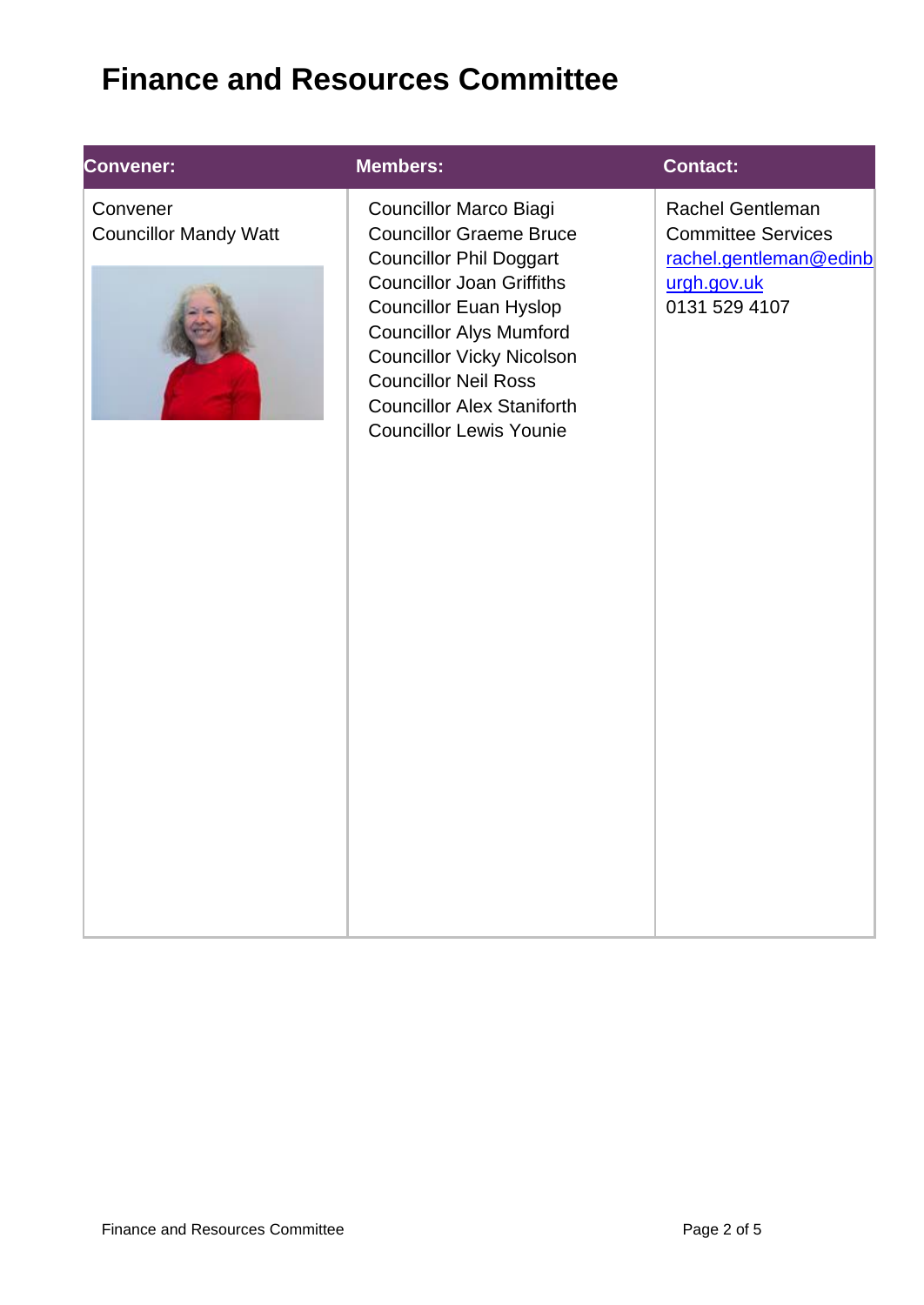| <b>Recent News</b>                                                                                                                                                                                                                                                                                                                                                                                                                                                                                                                                                                                                                                                                                                                                                                                                                                                                                                | <b>Background</b> | <b>Contact</b>                                                                                                  |
|-------------------------------------------------------------------------------------------------------------------------------------------------------------------------------------------------------------------------------------------------------------------------------------------------------------------------------------------------------------------------------------------------------------------------------------------------------------------------------------------------------------------------------------------------------------------------------------------------------------------------------------------------------------------------------------------------------------------------------------------------------------------------------------------------------------------------------------------------------------------------------------------------------------------|-------------------|-----------------------------------------------------------------------------------------------------------------|
| As part of the 2020/21 external audit of<br>the Council's charitable trusts, it was<br>recommended that additional details<br>be provided to members of the Finance<br>and Resources Committee on their<br>respective financial standing.<br>The accounts closure process for each<br>of the trusts is currently in progress and<br>the unaudited accounts for 2021/22<br>will be made available as part of the<br>public inspection in early July. The<br>charitable trusts annual report will then<br>be considered by the Finance and<br>Resources Committee in November.<br>While focusing primarily on the year-<br>end position for 2021/22, this report<br>will also set out broad financial<br>forecasts for the trusts for the coming<br>year.<br>An overview of the position in respect<br>of each trust is provided below.<br><b>Miss Jean F Watson Bequest</b><br>The bequest was established in 1962 |                   | <b>Hugh Dunn - Service</b><br><b>Director (Finance and</b><br><b>Procurement)</b><br>hugh.dunn@edinburgh.gov.uk |
| for the purpose of preserving the<br>memory of Miss Watson's father and<br>mother, the late William and Catherine<br>Watson, by acquiring a collection of<br>works of art to be exhibited in any                                                                                                                                                                                                                                                                                                                                                                                                                                                                                                                                                                                                                                                                                                                  |                   |                                                                                                                 |
| municipal art gallery which may be<br>established in Edinburgh.<br>A detailed report on the Trust's<br>2020/21 outturn and forecast for<br>2021/22 was considered by the Culture<br>and Communities Committee on 17<br>December 2021. This statement<br>indicated an anticipated slight increase                                                                                                                                                                                                                                                                                                                                                                                                                                                                                                                                                                                                                  |                   |                                                                                                                 |
| in funds available as of 31 March 2022<br>relative to the prior year, subject to the<br>actual level of investment returns.<br>While, as noted above, closure of the<br>accounts remains in progress, the<br>provisional outturn position is in line<br>with the earlier forecast, with                                                                                                                                                                                                                                                                                                                                                                                                                                                                                                                                                                                                                           |                   |                                                                                                                 |
| investment income exceeding<br>governance costs allowing the on-going<br>expansion of the collections.<br><b>G Boyd Anderson</b><br>The Trust was established from the<br>estate of the late George Boyd                                                                                                                                                                                                                                                                                                                                                                                                                                                                                                                                                                                                                                                                                                          |                   |                                                                                                                 |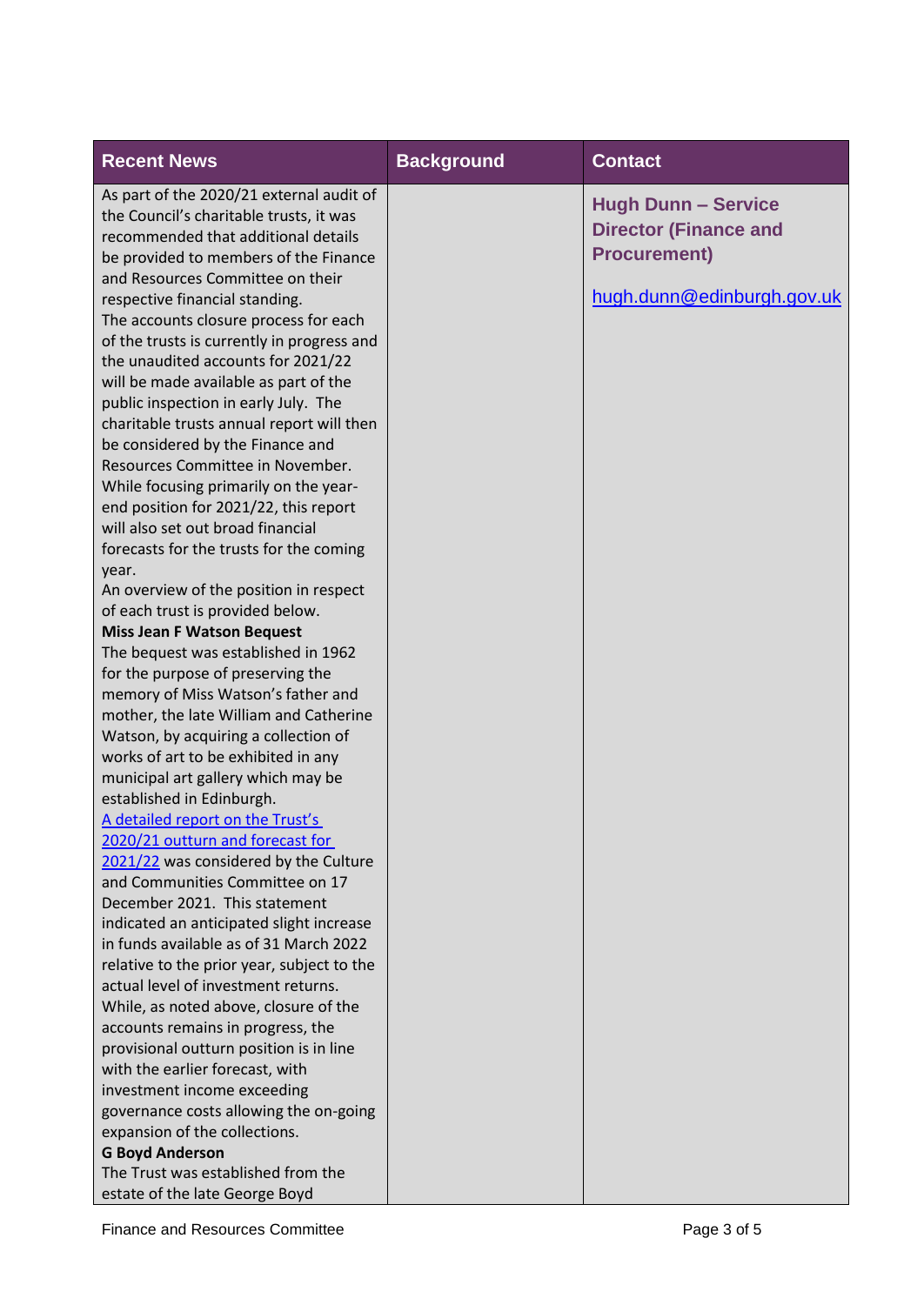| outdoor education and skiing<br>opportunities.<br>Members of the Finance and Resources<br>Committee have previously agreed that<br>remaining funds within the Trust be<br>earmarked as a contribution towards<br>the cost of modular log cabin-type<br>classroom and storage space at the<br>Lagganlia Outdoor Centre and, as such,<br>the Trust has no other on-going activity.<br>While relevant work was paused as a<br>result of the COVID pandemic (which<br>also led to a re-assessment of the wider<br>business model for the centre), this<br>remains the intention at this time.<br><b>Nelson Halls Trust</b><br>The trust was created for maintenance<br>of the four "Nelson Halls" in Edinburgh<br>to provide "reading rooms for the<br>poor". The Halls form part of<br>Fountainbridge, McDonald Road and<br>Stockbridge libraries and the Nelson<br>Hall Community Centre respectively.<br>The annual income generated from the<br>Trust's investments is used in full to<br>contribute towards costs incurred by<br>the Council in the operation of the<br>halls. The actual level of investment<br>income earned in 2021/22 was around<br>£7,000.<br><b>Royal Scots Monument</b><br>The monument, located in Princes<br>Street Gardens, commemorates the<br>past services of The Royal Scots (The<br>Royal Regiment) and is open to public<br>viewing. Interest received on<br>investments of around £1,000 per year<br>is used to contribute towards costs the<br>Council incurs in maintenance of the<br>monument.<br>Investment of £7,000 was realised in<br>2019/20, under delegated authority, to<br>cover cleaning and restoration work<br>subsequently carried out at the Royal<br>Scots Monument in 2020/21.<br><b>Edinburgh Education Trust</b><br>The Trust was established in 2011 from<br>the amalgamation of various charitable<br>trusts and educational endowments.<br>Annual income averages around<br>£30,000 and is used for the<br>advancement of education, academic<br>and physical, formal and informal, to | Anderson to support the provision of |  |
|--------------------------------------------------------------------------------------------------------------------------------------------------------------------------------------------------------------------------------------------------------------------------------------------------------------------------------------------------------------------------------------------------------------------------------------------------------------------------------------------------------------------------------------------------------------------------------------------------------------------------------------------------------------------------------------------------------------------------------------------------------------------------------------------------------------------------------------------------------------------------------------------------------------------------------------------------------------------------------------------------------------------------------------------------------------------------------------------------------------------------------------------------------------------------------------------------------------------------------------------------------------------------------------------------------------------------------------------------------------------------------------------------------------------------------------------------------------------------------------------------------------------------------------------------------------------------------------------------------------------------------------------------------------------------------------------------------------------------------------------------------------------------------------------------------------------------------------------------------------------------------------------------------------------------------------------------------------------------------------------------------------------------------------------------|--------------------------------------|--|
|                                                                                                                                                                                                                                                                                                                                                                                                                                                                                                                                                                                                                                                                                                                                                                                                                                                                                                                                                                                                                                                                                                                                                                                                                                                                                                                                                                                                                                                                                                                                                                                                                                                                                                                                                                                                                                                                                                                                                                                                                                                  |                                      |  |
|                                                                                                                                                                                                                                                                                                                                                                                                                                                                                                                                                                                                                                                                                                                                                                                                                                                                                                                                                                                                                                                                                                                                                                                                                                                                                                                                                                                                                                                                                                                                                                                                                                                                                                                                                                                                                                                                                                                                                                                                                                                  |                                      |  |
|                                                                                                                                                                                                                                                                                                                                                                                                                                                                                                                                                                                                                                                                                                                                                                                                                                                                                                                                                                                                                                                                                                                                                                                                                                                                                                                                                                                                                                                                                                                                                                                                                                                                                                                                                                                                                                                                                                                                                                                                                                                  |                                      |  |
|                                                                                                                                                                                                                                                                                                                                                                                                                                                                                                                                                                                                                                                                                                                                                                                                                                                                                                                                                                                                                                                                                                                                                                                                                                                                                                                                                                                                                                                                                                                                                                                                                                                                                                                                                                                                                                                                                                                                                                                                                                                  |                                      |  |
|                                                                                                                                                                                                                                                                                                                                                                                                                                                                                                                                                                                                                                                                                                                                                                                                                                                                                                                                                                                                                                                                                                                                                                                                                                                                                                                                                                                                                                                                                                                                                                                                                                                                                                                                                                                                                                                                                                                                                                                                                                                  |                                      |  |
|                                                                                                                                                                                                                                                                                                                                                                                                                                                                                                                                                                                                                                                                                                                                                                                                                                                                                                                                                                                                                                                                                                                                                                                                                                                                                                                                                                                                                                                                                                                                                                                                                                                                                                                                                                                                                                                                                                                                                                                                                                                  |                                      |  |
|                                                                                                                                                                                                                                                                                                                                                                                                                                                                                                                                                                                                                                                                                                                                                                                                                                                                                                                                                                                                                                                                                                                                                                                                                                                                                                                                                                                                                                                                                                                                                                                                                                                                                                                                                                                                                                                                                                                                                                                                                                                  |                                      |  |
|                                                                                                                                                                                                                                                                                                                                                                                                                                                                                                                                                                                                                                                                                                                                                                                                                                                                                                                                                                                                                                                                                                                                                                                                                                                                                                                                                                                                                                                                                                                                                                                                                                                                                                                                                                                                                                                                                                                                                                                                                                                  |                                      |  |
|                                                                                                                                                                                                                                                                                                                                                                                                                                                                                                                                                                                                                                                                                                                                                                                                                                                                                                                                                                                                                                                                                                                                                                                                                                                                                                                                                                                                                                                                                                                                                                                                                                                                                                                                                                                                                                                                                                                                                                                                                                                  |                                      |  |
|                                                                                                                                                                                                                                                                                                                                                                                                                                                                                                                                                                                                                                                                                                                                                                                                                                                                                                                                                                                                                                                                                                                                                                                                                                                                                                                                                                                                                                                                                                                                                                                                                                                                                                                                                                                                                                                                                                                                                                                                                                                  |                                      |  |
|                                                                                                                                                                                                                                                                                                                                                                                                                                                                                                                                                                                                                                                                                                                                                                                                                                                                                                                                                                                                                                                                                                                                                                                                                                                                                                                                                                                                                                                                                                                                                                                                                                                                                                                                                                                                                                                                                                                                                                                                                                                  |                                      |  |
|                                                                                                                                                                                                                                                                                                                                                                                                                                                                                                                                                                                                                                                                                                                                                                                                                                                                                                                                                                                                                                                                                                                                                                                                                                                                                                                                                                                                                                                                                                                                                                                                                                                                                                                                                                                                                                                                                                                                                                                                                                                  |                                      |  |
|                                                                                                                                                                                                                                                                                                                                                                                                                                                                                                                                                                                                                                                                                                                                                                                                                                                                                                                                                                                                                                                                                                                                                                                                                                                                                                                                                                                                                                                                                                                                                                                                                                                                                                                                                                                                                                                                                                                                                                                                                                                  |                                      |  |
|                                                                                                                                                                                                                                                                                                                                                                                                                                                                                                                                                                                                                                                                                                                                                                                                                                                                                                                                                                                                                                                                                                                                                                                                                                                                                                                                                                                                                                                                                                                                                                                                                                                                                                                                                                                                                                                                                                                                                                                                                                                  |                                      |  |
|                                                                                                                                                                                                                                                                                                                                                                                                                                                                                                                                                                                                                                                                                                                                                                                                                                                                                                                                                                                                                                                                                                                                                                                                                                                                                                                                                                                                                                                                                                                                                                                                                                                                                                                                                                                                                                                                                                                                                                                                                                                  |                                      |  |
|                                                                                                                                                                                                                                                                                                                                                                                                                                                                                                                                                                                                                                                                                                                                                                                                                                                                                                                                                                                                                                                                                                                                                                                                                                                                                                                                                                                                                                                                                                                                                                                                                                                                                                                                                                                                                                                                                                                                                                                                                                                  |                                      |  |
|                                                                                                                                                                                                                                                                                                                                                                                                                                                                                                                                                                                                                                                                                                                                                                                                                                                                                                                                                                                                                                                                                                                                                                                                                                                                                                                                                                                                                                                                                                                                                                                                                                                                                                                                                                                                                                                                                                                                                                                                                                                  |                                      |  |
|                                                                                                                                                                                                                                                                                                                                                                                                                                                                                                                                                                                                                                                                                                                                                                                                                                                                                                                                                                                                                                                                                                                                                                                                                                                                                                                                                                                                                                                                                                                                                                                                                                                                                                                                                                                                                                                                                                                                                                                                                                                  |                                      |  |
|                                                                                                                                                                                                                                                                                                                                                                                                                                                                                                                                                                                                                                                                                                                                                                                                                                                                                                                                                                                                                                                                                                                                                                                                                                                                                                                                                                                                                                                                                                                                                                                                                                                                                                                                                                                                                                                                                                                                                                                                                                                  |                                      |  |
|                                                                                                                                                                                                                                                                                                                                                                                                                                                                                                                                                                                                                                                                                                                                                                                                                                                                                                                                                                                                                                                                                                                                                                                                                                                                                                                                                                                                                                                                                                                                                                                                                                                                                                                                                                                                                                                                                                                                                                                                                                                  |                                      |  |
|                                                                                                                                                                                                                                                                                                                                                                                                                                                                                                                                                                                                                                                                                                                                                                                                                                                                                                                                                                                                                                                                                                                                                                                                                                                                                                                                                                                                                                                                                                                                                                                                                                                                                                                                                                                                                                                                                                                                                                                                                                                  |                                      |  |
|                                                                                                                                                                                                                                                                                                                                                                                                                                                                                                                                                                                                                                                                                                                                                                                                                                                                                                                                                                                                                                                                                                                                                                                                                                                                                                                                                                                                                                                                                                                                                                                                                                                                                                                                                                                                                                                                                                                                                                                                                                                  |                                      |  |
|                                                                                                                                                                                                                                                                                                                                                                                                                                                                                                                                                                                                                                                                                                                                                                                                                                                                                                                                                                                                                                                                                                                                                                                                                                                                                                                                                                                                                                                                                                                                                                                                                                                                                                                                                                                                                                                                                                                                                                                                                                                  |                                      |  |
|                                                                                                                                                                                                                                                                                                                                                                                                                                                                                                                                                                                                                                                                                                                                                                                                                                                                                                                                                                                                                                                                                                                                                                                                                                                                                                                                                                                                                                                                                                                                                                                                                                                                                                                                                                                                                                                                                                                                                                                                                                                  |                                      |  |
|                                                                                                                                                                                                                                                                                                                                                                                                                                                                                                                                                                                                                                                                                                                                                                                                                                                                                                                                                                                                                                                                                                                                                                                                                                                                                                                                                                                                                                                                                                                                                                                                                                                                                                                                                                                                                                                                                                                                                                                                                                                  |                                      |  |
|                                                                                                                                                                                                                                                                                                                                                                                                                                                                                                                                                                                                                                                                                                                                                                                                                                                                                                                                                                                                                                                                                                                                                                                                                                                                                                                                                                                                                                                                                                                                                                                                                                                                                                                                                                                                                                                                                                                                                                                                                                                  |                                      |  |
|                                                                                                                                                                                                                                                                                                                                                                                                                                                                                                                                                                                                                                                                                                                                                                                                                                                                                                                                                                                                                                                                                                                                                                                                                                                                                                                                                                                                                                                                                                                                                                                                                                                                                                                                                                                                                                                                                                                                                                                                                                                  |                                      |  |
|                                                                                                                                                                                                                                                                                                                                                                                                                                                                                                                                                                                                                                                                                                                                                                                                                                                                                                                                                                                                                                                                                                                                                                                                                                                                                                                                                                                                                                                                                                                                                                                                                                                                                                                                                                                                                                                                                                                                                                                                                                                  |                                      |  |
|                                                                                                                                                                                                                                                                                                                                                                                                                                                                                                                                                                                                                                                                                                                                                                                                                                                                                                                                                                                                                                                                                                                                                                                                                                                                                                                                                                                                                                                                                                                                                                                                                                                                                                                                                                                                                                                                                                                                                                                                                                                  |                                      |  |
|                                                                                                                                                                                                                                                                                                                                                                                                                                                                                                                                                                                                                                                                                                                                                                                                                                                                                                                                                                                                                                                                                                                                                                                                                                                                                                                                                                                                                                                                                                                                                                                                                                                                                                                                                                                                                                                                                                                                                                                                                                                  |                                      |  |
|                                                                                                                                                                                                                                                                                                                                                                                                                                                                                                                                                                                                                                                                                                                                                                                                                                                                                                                                                                                                                                                                                                                                                                                                                                                                                                                                                                                                                                                                                                                                                                                                                                                                                                                                                                                                                                                                                                                                                                                                                                                  |                                      |  |
|                                                                                                                                                                                                                                                                                                                                                                                                                                                                                                                                                                                                                                                                                                                                                                                                                                                                                                                                                                                                                                                                                                                                                                                                                                                                                                                                                                                                                                                                                                                                                                                                                                                                                                                                                                                                                                                                                                                                                                                                                                                  |                                      |  |
|                                                                                                                                                                                                                                                                                                                                                                                                                                                                                                                                                                                                                                                                                                                                                                                                                                                                                                                                                                                                                                                                                                                                                                                                                                                                                                                                                                                                                                                                                                                                                                                                                                                                                                                                                                                                                                                                                                                                                                                                                                                  |                                      |  |
|                                                                                                                                                                                                                                                                                                                                                                                                                                                                                                                                                                                                                                                                                                                                                                                                                                                                                                                                                                                                                                                                                                                                                                                                                                                                                                                                                                                                                                                                                                                                                                                                                                                                                                                                                                                                                                                                                                                                                                                                                                                  |                                      |  |
|                                                                                                                                                                                                                                                                                                                                                                                                                                                                                                                                                                                                                                                                                                                                                                                                                                                                                                                                                                                                                                                                                                                                                                                                                                                                                                                                                                                                                                                                                                                                                                                                                                                                                                                                                                                                                                                                                                                                                                                                                                                  |                                      |  |
|                                                                                                                                                                                                                                                                                                                                                                                                                                                                                                                                                                                                                                                                                                                                                                                                                                                                                                                                                                                                                                                                                                                                                                                                                                                                                                                                                                                                                                                                                                                                                                                                                                                                                                                                                                                                                                                                                                                                                                                                                                                  |                                      |  |
|                                                                                                                                                                                                                                                                                                                                                                                                                                                                                                                                                                                                                                                                                                                                                                                                                                                                                                                                                                                                                                                                                                                                                                                                                                                                                                                                                                                                                                                                                                                                                                                                                                                                                                                                                                                                                                                                                                                                                                                                                                                  |                                      |  |
|                                                                                                                                                                                                                                                                                                                                                                                                                                                                                                                                                                                                                                                                                                                                                                                                                                                                                                                                                                                                                                                                                                                                                                                                                                                                                                                                                                                                                                                                                                                                                                                                                                                                                                                                                                                                                                                                                                                                                                                                                                                  |                                      |  |
|                                                                                                                                                                                                                                                                                                                                                                                                                                                                                                                                                                                                                                                                                                                                                                                                                                                                                                                                                                                                                                                                                                                                                                                                                                                                                                                                                                                                                                                                                                                                                                                                                                                                                                                                                                                                                                                                                                                                                                                                                                                  |                                      |  |
|                                                                                                                                                                                                                                                                                                                                                                                                                                                                                                                                                                                                                                                                                                                                                                                                                                                                                                                                                                                                                                                                                                                                                                                                                                                                                                                                                                                                                                                                                                                                                                                                                                                                                                                                                                                                                                                                                                                                                                                                                                                  |                                      |  |
|                                                                                                                                                                                                                                                                                                                                                                                                                                                                                                                                                                                                                                                                                                                                                                                                                                                                                                                                                                                                                                                                                                                                                                                                                                                                                                                                                                                                                                                                                                                                                                                                                                                                                                                                                                                                                                                                                                                                                                                                                                                  |                                      |  |
|                                                                                                                                                                                                                                                                                                                                                                                                                                                                                                                                                                                                                                                                                                                                                                                                                                                                                                                                                                                                                                                                                                                                                                                                                                                                                                                                                                                                                                                                                                                                                                                                                                                                                                                                                                                                                                                                                                                                                                                                                                                  |                                      |  |
|                                                                                                                                                                                                                                                                                                                                                                                                                                                                                                                                                                                                                                                                                                                                                                                                                                                                                                                                                                                                                                                                                                                                                                                                                                                                                                                                                                                                                                                                                                                                                                                                                                                                                                                                                                                                                                                                                                                                                                                                                                                  |                                      |  |
|                                                                                                                                                                                                                                                                                                                                                                                                                                                                                                                                                                                                                                                                                                                                                                                                                                                                                                                                                                                                                                                                                                                                                                                                                                                                                                                                                                                                                                                                                                                                                                                                                                                                                                                                                                                                                                                                                                                                                                                                                                                  |                                      |  |
|                                                                                                                                                                                                                                                                                                                                                                                                                                                                                                                                                                                                                                                                                                                                                                                                                                                                                                                                                                                                                                                                                                                                                                                                                                                                                                                                                                                                                                                                                                                                                                                                                                                                                                                                                                                                                                                                                                                                                                                                                                                  |                                      |  |
|                                                                                                                                                                                                                                                                                                                                                                                                                                                                                                                                                                                                                                                                                                                                                                                                                                                                                                                                                                                                                                                                                                                                                                                                                                                                                                                                                                                                                                                                                                                                                                                                                                                                                                                                                                                                                                                                                                                                                                                                                                                  |                                      |  |
|                                                                                                                                                                                                                                                                                                                                                                                                                                                                                                                                                                                                                                                                                                                                                                                                                                                                                                                                                                                                                                                                                                                                                                                                                                                                                                                                                                                                                                                                                                                                                                                                                                                                                                                                                                                                                                                                                                                                                                                                                                                  |                                      |  |
|                                                                                                                                                                                                                                                                                                                                                                                                                                                                                                                                                                                                                                                                                                                                                                                                                                                                                                                                                                                                                                                                                                                                                                                                                                                                                                                                                                                                                                                                                                                                                                                                                                                                                                                                                                                                                                                                                                                                                                                                                                                  |                                      |  |
|                                                                                                                                                                                                                                                                                                                                                                                                                                                                                                                                                                                                                                                                                                                                                                                                                                                                                                                                                                                                                                                                                                                                                                                                                                                                                                                                                                                                                                                                                                                                                                                                                                                                                                                                                                                                                                                                                                                                                                                                                                                  |                                      |  |
|                                                                                                                                                                                                                                                                                                                                                                                                                                                                                                                                                                                                                                                                                                                                                                                                                                                                                                                                                                                                                                                                                                                                                                                                                                                                                                                                                                                                                                                                                                                                                                                                                                                                                                                                                                                                                                                                                                                                                                                                                                                  |                                      |  |
|                                                                                                                                                                                                                                                                                                                                                                                                                                                                                                                                                                                                                                                                                                                                                                                                                                                                                                                                                                                                                                                                                                                                                                                                                                                                                                                                                                                                                                                                                                                                                                                                                                                                                                                                                                                                                                                                                                                                                                                                                                                  |                                      |  |
|                                                                                                                                                                                                                                                                                                                                                                                                                                                                                                                                                                                                                                                                                                                                                                                                                                                                                                                                                                                                                                                                                                                                                                                                                                                                                                                                                                                                                                                                                                                                                                                                                                                                                                                                                                                                                                                                                                                                                                                                                                                  |                                      |  |
|                                                                                                                                                                                                                                                                                                                                                                                                                                                                                                                                                                                                                                                                                                                                                                                                                                                                                                                                                                                                                                                                                                                                                                                                                                                                                                                                                                                                                                                                                                                                                                                                                                                                                                                                                                                                                                                                                                                                                                                                                                                  | include the giving of bursaries and  |  |